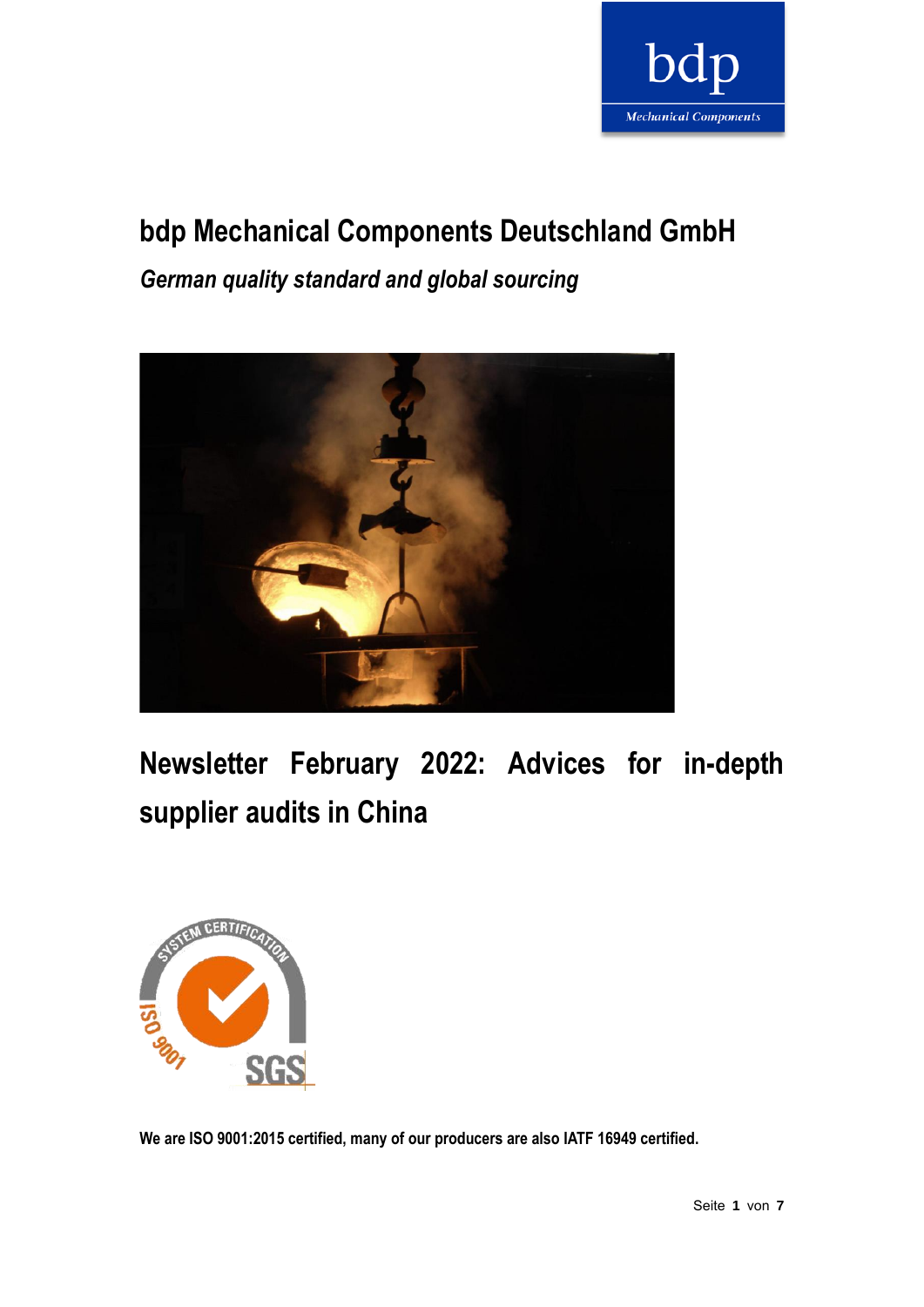

### **bdp Mechanical Components - Advices for in-depth supplier audits in China**

There are three most common types of supplier audits in the manufacturing industry: system audits, process audits, and product audits. The focus of each of the three is different:

- system audits to assess the integrity and effectiveness of the basic requirements of the quality system,
- process audits to assess the quality of the production process,
- product audits to assess the quality characteristics of the product.

All three are closely related. Qualified products need to be supported by qualified processes, and qualified processes are based on professional systems.

bdp Mechanical Components (MC) has been working in China for many years. Regularly, the focus with our producers is product audit. In many cases, product audits are extended to process audits simultaneously.

Usually, at the producer's site, we first review the producer's inspection report for all dimensions and material performance of the final products. After confirming that there is no error in the reports, we randomly spot check the final products and inspect the parts based on:

- drawings,
- defect catalogs (if provided by customer),
- existing samples (if provided by customer),
- allowed deviations by the customer,
- relevant technical specifications.

The sample size and batch are determined based on:

- customer requirements,
- inspection specifications,
- previous customer complaints,
- key product characteristics, etc.

The parts, which are spot-checked, must be marked according to batches to avoid confusion with other parts. The inspection shall include product dimensions, appearance, marking, packaging, and functional testing.

During the inspection, several methods and techniques can be used, for example:

- For projects with multiple inspection methods, you can choose to implement the method not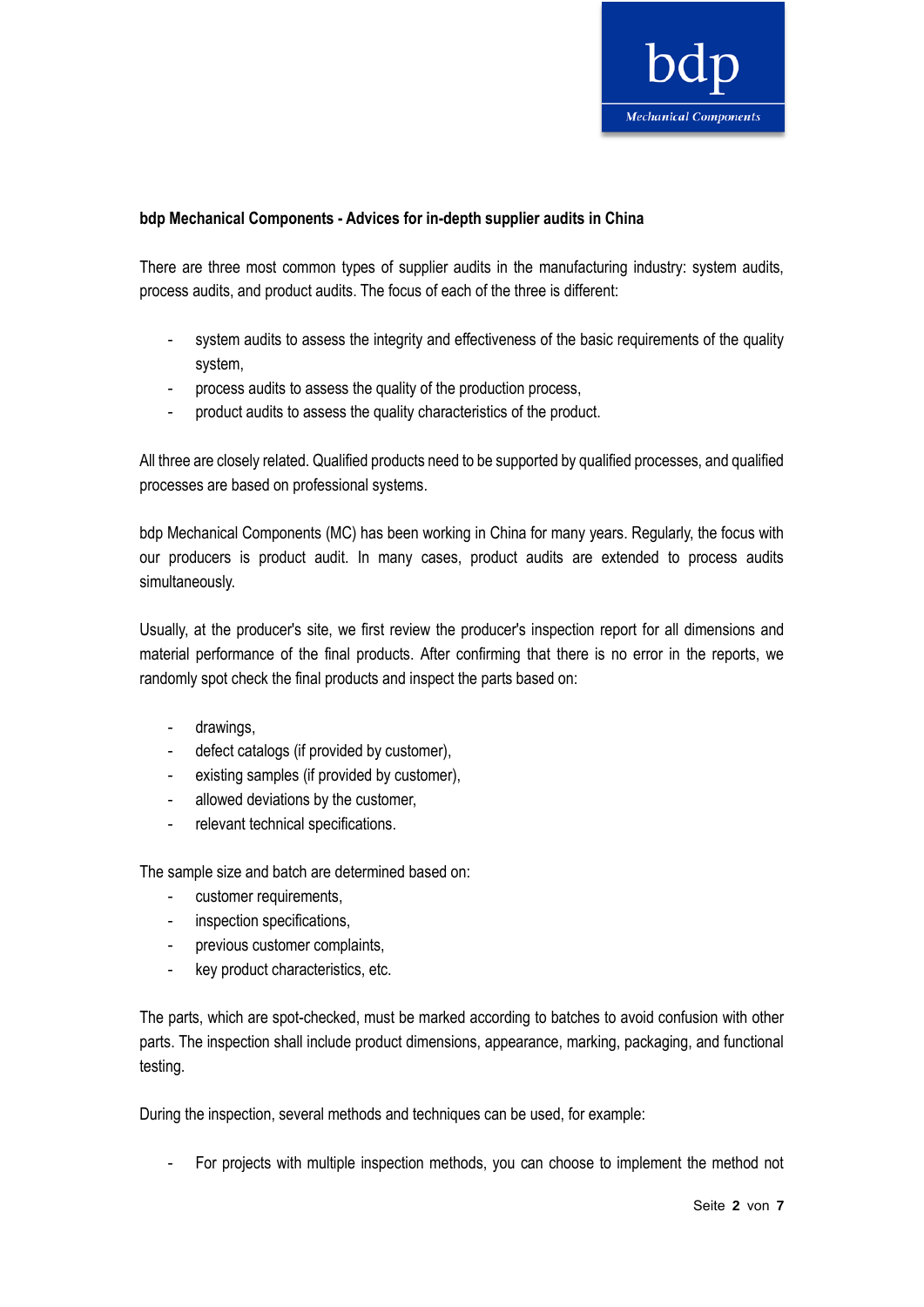

used in production to test so that you can find the misjudgment caused by improper testing.

- You should review the appearance of the part in a brightly lit environment. If the customer provided any sample in advance, it can be used as a benchmark for further comparison.
- If a spot-checked part can still be used after inspection, it shall be cleaned and oiled, repackaged, returned to the original state before the inspection, and then put back in the original way according to delivery.

While inspecting the final products, we also check the producer's P-FMEA, control plan, process flow diagram, process documentation, etc.

bdp MC requires all producers to place all relevant process documentation and inspection specifications for the production process at the production site. These must be visible and within reach for all operators on site. Based on these specifications, we ask the operators about key characteristics, risks, and previous customer complaints, to find out if the production site is really performing according to the control plan, process documents, and other requirements. If there is no clear answer at first, it is necessary to ask more questions and ensure that the questions have been correctly understood.

The parts shall be checked during the production process in accordance with inspection specifications.

When any defect is found, we immediately communicate with producers and search for a solution together on site. The on-site inspection must be documented. The process capability Cpk must be determined. For example, customers in the automotive industry usually require  $Cpk \geq 1.67$ .

In addition, the maintenance of gauges and production equipment is essential. For gauges, we ask the producers to provide Gage Repeatability & Reproducibility ( $R \& R$ ) report and check whether the gauges used on site are within the validity period and are properly stored. For production equipment, we check the maintenance records of the equipment, etc.

In addition, handling of non-conforming parts, production batch and traceability management are also the focus of the audit. Non-conforming parts must be marked with different colors or with labels according to their categories, then recorded and isolated. We check the batch identification, audit batch records, and production inspection records of the parts on-site for the batch and traceability of products.

All strengths and weaknesses found during the audit process shall be documented. Sometimes it is also helpful to take photos. Finally, we communicate with the producer for the problems found in this audit, put forward the improvement report, and ask the producer to rectify it by the deadline.

Later, we will audit again after the producer completes the rectification. In this round after round process, bdp Mechanical Components and the producers work together to continuously improve product quality and enhance customer satisfaction.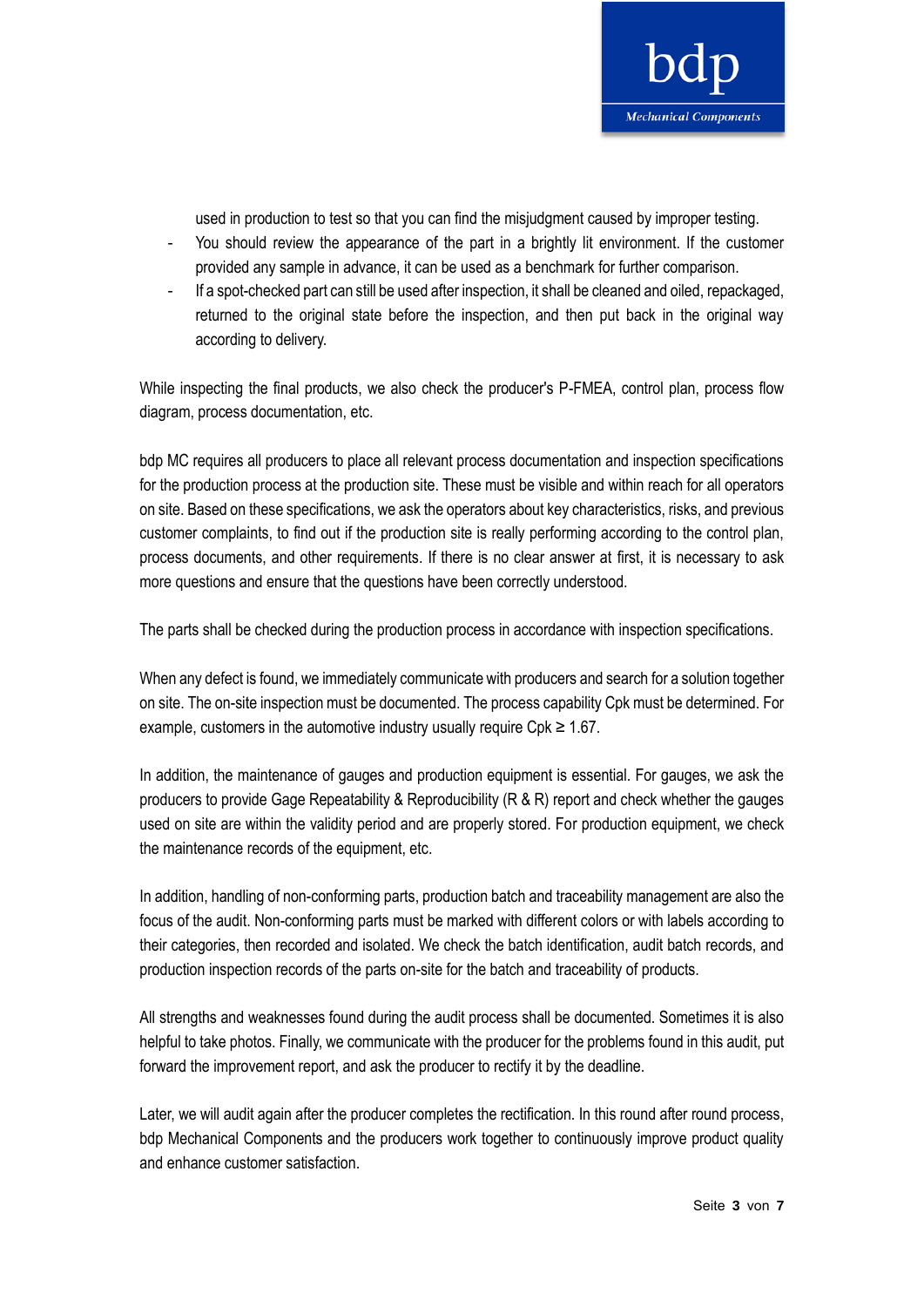

**Text**



# **Ye Liu Senior Supplier Quality Engineer (SQE) at bdp Mechanical Components China**

Mr. Liu has over 20 years of working experience in large factories and foreign companies and 15 years of quality assurance experience. He has worked in quality control, supplier quality management, and technical support for production. Additionally, he is very familiar with the manufacturing processes of automobiles, solenoid valves, generators, etc. As Supplier Quality Engineer (SQE) at bdp MC, he is responsible for technical analysis, process analysis, and supplier quality control.

### **Translation:**



**Xiuguo Dong Senior Technical Sales of bdp Mechanical Components Germany**

Mr. Dong, Master of Industrial Engineering, was born and raised in Beijing (China) and has lived in Germany since 2002. Mr. Dong attended high school in Berlin and studied in Kaiserslautern. His tasks at bdp MC contain technical analysis, offering, sales, and project execution.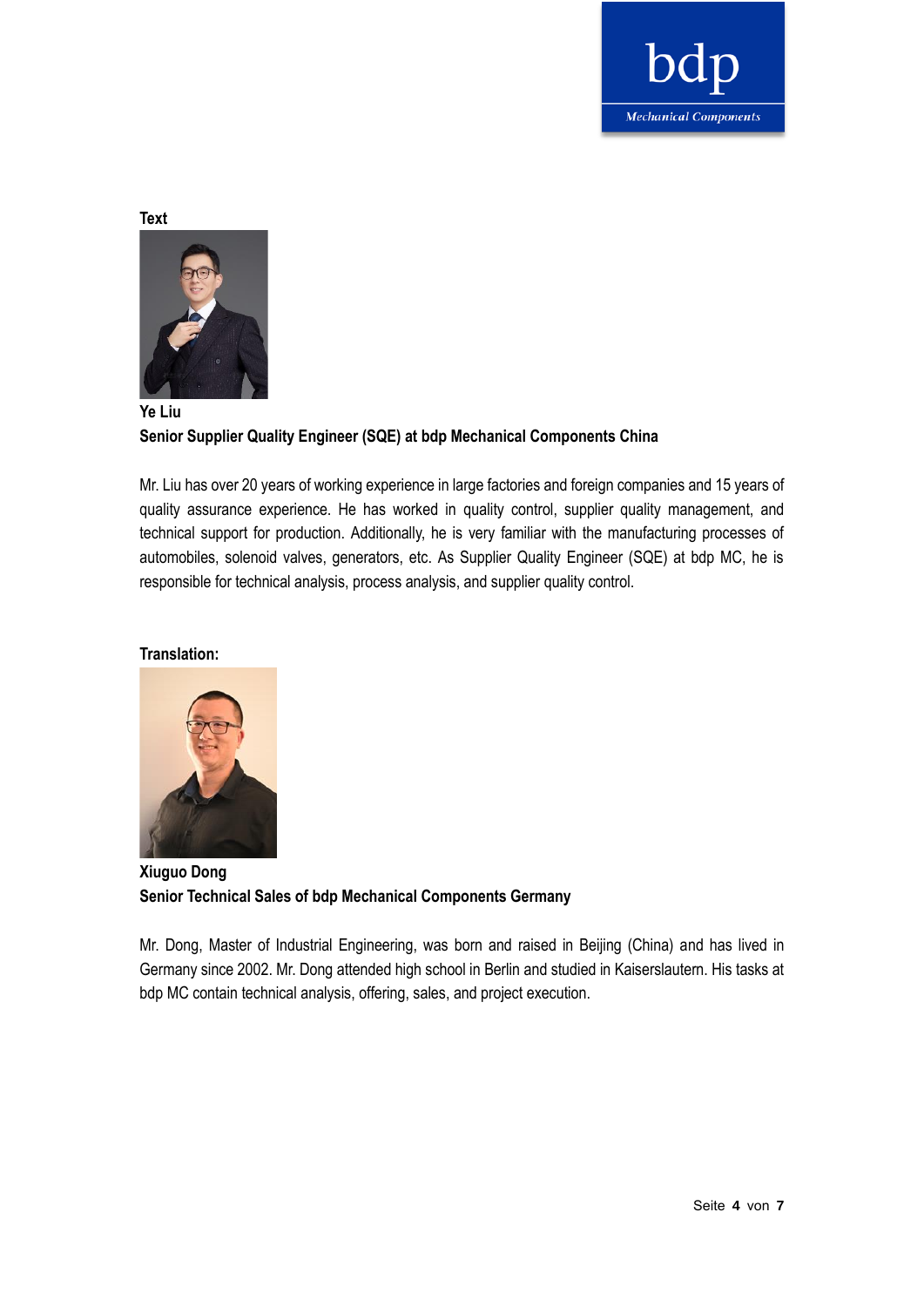

#### **About bdp Mechanical Components**

Founded in 1982, today's bdp Mechanical Components is headquartered in Berlin and has 14 other offices in Germany, China, Poland, Spain, Bulgaria, and Switzerland. bdp Mechanical Components is a specialized provider in the field of international sourcing of castings and forgings for customers who do not have a detailed overview of the most suitable suppliers for their products, especially in Asia (China), Turkey and Eastern Europe. And of course, also for customers who cannot accompany corresponding project start-ups closely on site with the suppliers and monitor the ongoing production.

For more professional advice, please follow us on WeChat: public number bdp-Group-1992, or scan the QR code below to follow us.



All rights to this text belong to bdp Mechanical Components Deutschland GmbH. Written permissionl from bdp MC is required for reproduction or distribution in public. Thank you for your cooperation.

#### **Headquarter**

Berlin bdp Mechanical Components Deutschland GmbH Danziger Straße 64 10435 Berlin Postal code: 10435 Tel.: +49 (0) 30 4433 610 Fax: +49 (0) 30 4433 6154 info@bdp-mc.com [www.bdp-mc.com](http://www.bdp-mc.com/)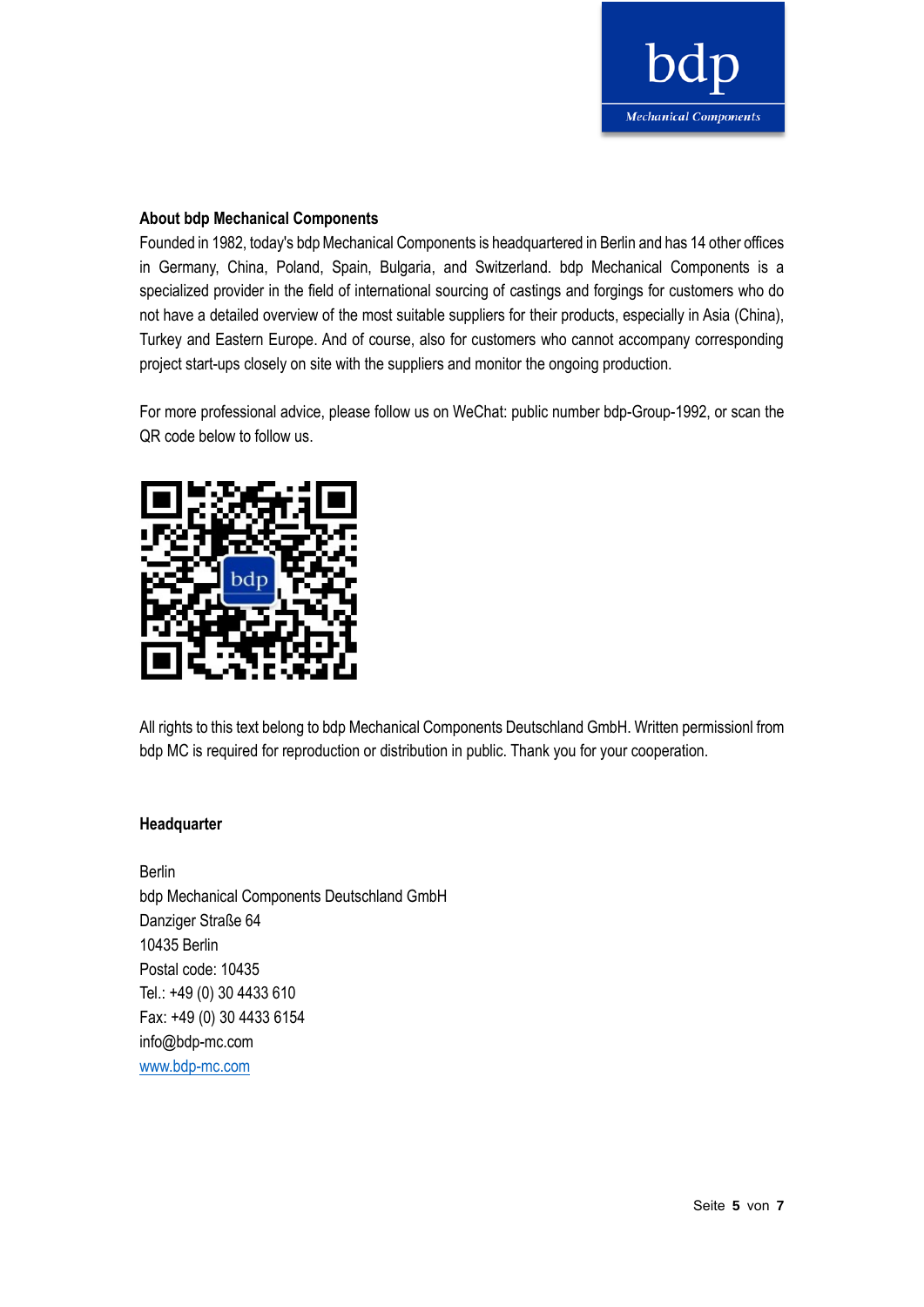

## **Sourcing center**

Shanghai bdp Mechanical Components (Shanghai) Co., Ltd. Room 759, Building 3, German Center, No. 88 Keyuan Rd. Pudong, Shanghai, China Postal code: 201203 Tel.: +86 (0) 21 6878 0138 Fax: +86 (0) 21 6878 2638 info@bdp-mc.com [www.bdp-mc.com](http://www.bdp-mc.com/)

#### Qingdao

bdp Mechanical Components (Shanghai) Co., Ltd., Qingdao Büro Room 27A, 27th Floor, Building C. JINDU Garden. No.37 Donghai West Road, Qingdao, China Postal code: 266071 Tel.: 86 (0) 532 - 6675 9663 info@bdp-mc.com [www.bdp-mc.com](http://www.bdp-mc.com/)

#### **Tianjin**

bdp Mechanical Components (Shanghai) Co., Ltd., Tianjin Büro Room K, 20th Floor, Teda Building No. 256 Jiefang South Road, Hexi District, Tianjin, China Postal code: 300042 Tel.: +86 (0) 22 – 5995 9243 Fax: +86 (0) 22 – 5995 9243 805 info@bdp-mc.com [www.bdp-mc.com](http://www.bdp-mc.com/)

# Warshau bdp Mechanical Components Warsaw Ul. Klarysewska 50 02-926 Warszawa Tel: +48 (0) 513 0305 06 info@bdp-mc.com [www.bdp-mc.com](http://www.bdp-mc.com/)

Sofia bdp Mechanical Components Bulgaria Bratja Miladinovi Str. 16, Etage 2, Büro 3 1301 Sofia, Bulgaria